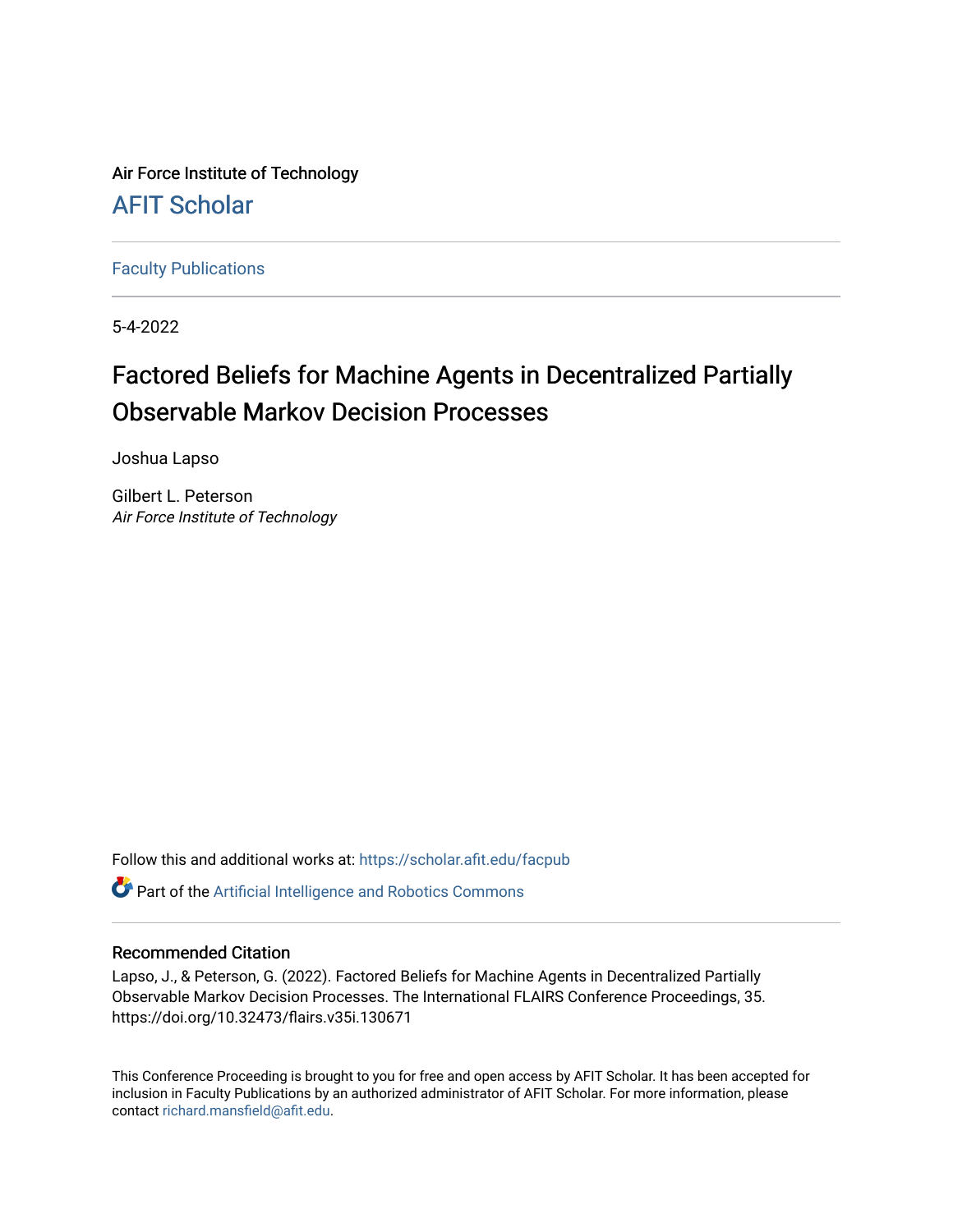# Factored Beliefs for Machine Agents in Decentralized Partially Observable Markov Decision Processes \*

Joshua A. Lapso and Gilbert L. Peterson Air Force Institute of Technology 2950 Hobson Way Wright-Patterson Air Force Base, OH 45433

#### Abstract

A shared mental model (SMM) is a foundational structure in high performing, *task-oriented teams* and aid humans in determining their teammate's goals and intentions. Higher levels of mental alignment between teammates can reduce the direct dialogue required for team success. For *decision-making teams*, a transactive memory system (TMS) offers team members a map of specialized knowledge, indicating source of knowledge and the source's credibility. SMM and TMS formulations aid human-agent team performance in their intended team types. However, neither improve team performance with a project team–one that requires both behavioral and knowledge integration. We present a hybrid cognitive model (HCM) for machine agents that subsumes the integrated portions of a team's transactive memory in an SMM. The unified structure of the HCM enables contextual switches during execution for machine agents, over the two cognitive formulations with comparable computational complexity of a single cognitive model. Results in a multi-agent project environment demonstrates how the HCM provides machine agents with a generalizable cognitive structure that is able to maintain fully factored belief states with minimal inter-agent communication.

Studies in the human factors and cognitive psychology disciplines provide details with regard to high performing teams. Effective teams transcend complex domain uncertainty by achieving an emergent state of shared cognition, in which knowledge is organized, represented, and distributed to team members for rapid execution (DeChurch and Mesmer-Magnus 2010). Much of the work in modeling shared cognition leverages either the concept of a share mental model (SMM) (Cannon-Bowers, Salas, and Converse 1993) or a transactive memory system (TMS) (Wegner, Giuliano, and Hertel 1985; Moreland, Argote, and Krishnan 1996). SMMs are joint understandings of tasks (e.g., temporal sequencing of actions, arrangement of materials, or resource interdependencies) shared among team members. Alternatively, a TMS offers team members a global context of information, mapping where knowledge resides and credibility of the knowledge holder.

Team types are usually categorized as either action teams, decision-making teams, or project teams (DeChurch and Mesmer-Magnus 2010). Action teams coordinate and perform physical tasks such as a sports team or first responders. Decision-making teams (e.g., company boards, medical diagnostic panels, or financial planners) process information and provide expert opinions. Project teams incorporate both action and decision-making teams. In the project team setting, human agents perform contextual switches between processing tasks and processing information. Project teams include research and development centers, military task forces, and disaster recovery teams. This work focuses on the mental models of machine agents in project teams.

This work investigates foundational characteristics of the HCM that incorporates aspects of both SMMs and TMSs, enabling emergent states (i.e., shared cognition) for machine agents. The HCM forms an SMM by subsuming only the integrated portions of the TMS and treating the differentiated portions as auxiliary knowledge. The multi-agent decision problem (MADP) framework (Oliehoek and Amato 2016) enables generalizations elusive in more rigid models. The HCM's embedded cognitive elements augment internal state updates with intent projections—inferences about team member intentions formulated by attending over elements in the TMS and SMM.

Evaluation of the HCM is conducted through direct comparison with a decentralized partially observable Markov decision process  $(Dec-POMDP)^1$  (Bernstein et al. 2002). The performance of the HCM and Dec-POMDP are first evaluated in terms of average cumulative reward over concurrent trials. Subsequently, the accuracy of machine agents with factored belief states in the HCM are assessed against the joint beliefs of Dec-POMDP agents.

# Related Work

Investigations into the procedural, psychological, and strategic factors of high performing teams are conducted from numerous perspectives. Those relevant to the formulation

<sup>\*</sup>The views expressed in this document are those of the authors and do not reflect the official policy or position of the United States Air Force, the United States Department of Defense or the United States Government.

Copyright © 2021by the authors. All rights reserved.

<sup>1</sup> Equivalently referenced as a multi-agent POMDP (MPOMDP) (Oliehoek and Amato 2016) or multi-agent team decision problem (MTDP) (Pynadath and Tambe 2002)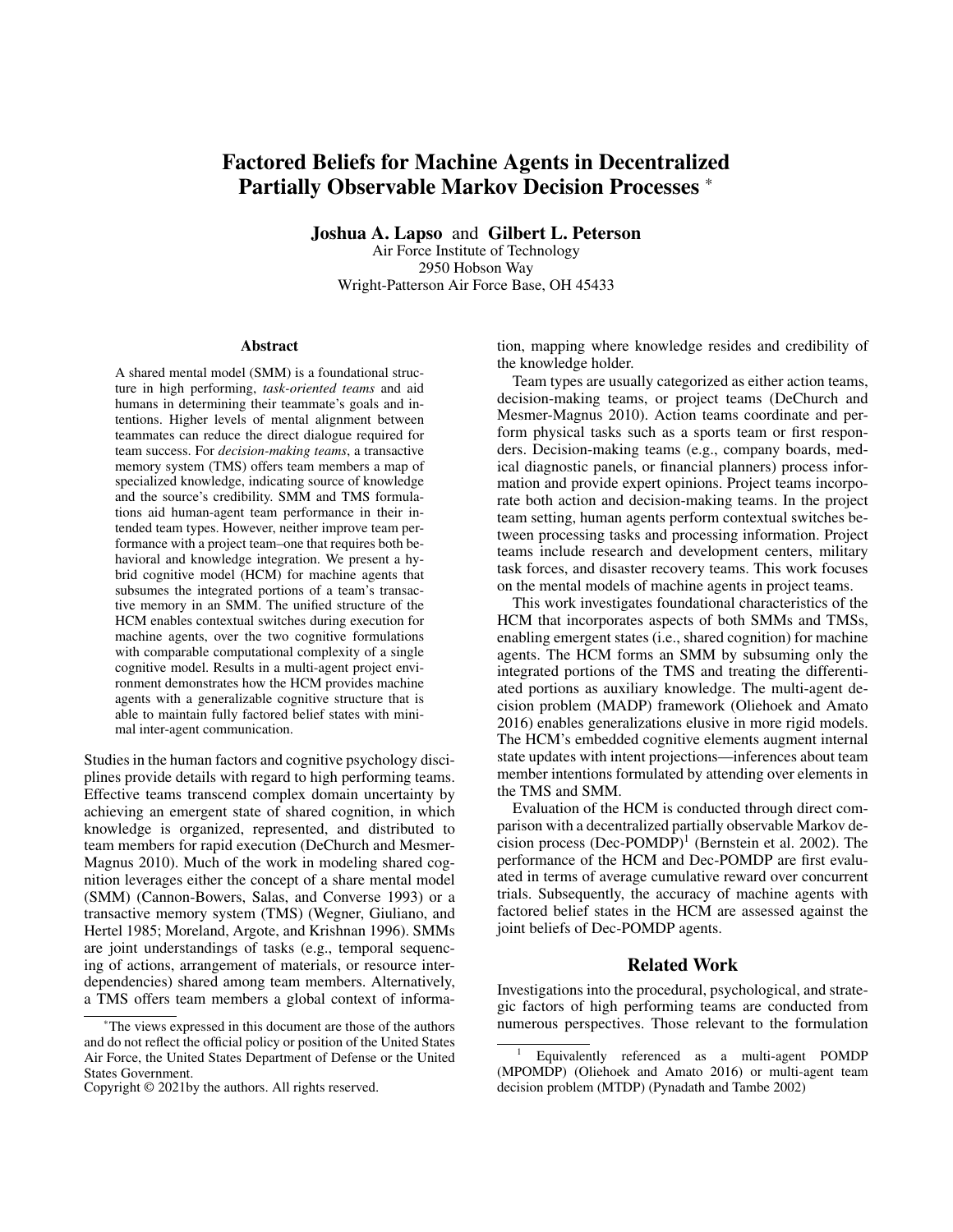of the HCM are shared cognition (Wegner 1987; Cannon-Bowers, Salas, and Converse 1993) and multi-agent systems (MAS) (Wooldridge 2009; Weiss 2013; Shoham and Leyton-Brown 2008). This sections presents a brief introduction to the foundational perspectives used to formulate the HCM for machine agents.

# Shared Cognition

A phenomena in high performing teams is how individuals transform into more than the sum of individual skill and knowledge (Corning 2002). This transformation is typically detailed by an integration of individual minds which form a shared cognitive state. Two prominent theories of cognition and group mind are the SMM (Cannon-Bowers, Salas, and Converse 1993) and TMS (Wegner, Giuliano, and Hertel 1985) respectively. These theories are differentiated by their principal characteristics<sup>2</sup> (see Table 1) overlapping only on the concept of individual and team member intent. Both theories have shown through independent studies (DeChurch and Mesmer-Magnus 2010; Ren and Argote 2011) critical contributions toward an understanding of the emergent state of shared cognition between individual team members.

Table 1: Characteristics<sup>2</sup> of SMMs and TMSs.

| Characteristic <sup>2</sup> | <b>Description</b>                                                                                                                                    | Model                    |
|-----------------------------|-------------------------------------------------------------------------------------------------------------------------------------------------------|--------------------------|
| <b>Task Knowledge</b>       | Known completion requirements $(T_R)$ , skills<br>$(TS)$ , sequence $(TO)$ , and constraints $(TC)$<br>required for success                           | $\mbox{SMM}^\mathrm{ab}$ |
| Goals $(G)$                 | A shared understanding of what individ-<br>uals, teams, or coalition aim to achieve                                                                   | bc<br><b>SMM</b>         |
| Roles $(R)$                 | How the team is led, organized, and currently<br>tasked                                                                                               | $\mbox{SMM}^{\rm bc}$    |
| State $(S)$                 | Current understanding of the environment,<br>available resources, progress towards goals,<br>and limitations                                          | hc<br><b>SMM</b>         |
| Shared Communication<br>(C) | A collection of methods for message passing<br>between members, including how and when to<br>employ each                                              |                          |
| Plans $(P)$                 | Proposals for action established for anticipated<br>events and dealing with uncertainty                                                               | hc.<br><b>SMM</b>        |
| Intentions (I)              | Next action, decision, or focused attention of<br>each team member                                                                                    | hede<br><b>Both</b>      |
| Knowledge Map               | Direct elements of information $(T_R, T_S, T_O,$<br>$T_C$ , G, R, S, P, and I) or a location (L) where<br>elements reside (or do not) within the team |                          |
| Credibility Map             | A knowledge map overlay assigning credibility<br>to a knowledge holder                                                                                | $\mbox{TMS}^{\rm cde}$   |
| Knowledge<br>Organization   | A schema for how information is stored                                                                                                                | $\mbox{TMS}^{\rm cde}$   |
| Knowledge<br>Accessibility  | An understanding of who can acquire and the<br>process for acquiring information<br>internal/external to the team                                     |                          |

SMMs are explanatory mechanisms that unify team understanding and ultimately improve team performance (Cannon-Bowers and Salas 2001; DeChurch and Mesmer-Magnus 2010). Cannon-Bowers, et al. (1993) showed mental model alignment reduces direct dialogue and increases

communication efficiency in several studies (Cannon-Bowers and Salas 2001). SMM alignment does not consider levels of expertise. For SMMs, alignment is a binary factor assessing whether or not a member posses the desired task-focused or team-focused knowledge (DeChurch and Mesmer-Magnus 2010). Task-focused knowledge includes skills and equipment employed by a team (e.g., Task Skill  $(T<sub>S</sub>)$  or State (S) from Table 1). Team-focused knowledge is concerned with team characteristics (e.g., Goals (G), Shared Communications (C), Plans (P), and Intentions (I) from Table 1). Fully aligned SMMs are similar in form to fully integrated TMSs, where each member posses all relevant knowledge independently. However, TMSs leverage the intimate relationship context of a team.

Transactive memory theorists propose that memories are first encoded in individual memory space and then reencoded into transactive memory space through interactions, but only in the *context* of a unique small group of individuals. The initial study of transactive memory (Wegner, Giuliano, and Hertel 1985) focused on human dyads in intimate relationships, but later studies extended the theory to small groups (Wegner 1987) and teams (Moreland, Argote, and Krishnan 1996). Consider a team context where one member with expert knowledge or in an established role may have experienced the same information differently than other members. Through interaction and dialogue, team members reencode individual memories into a TMS, often generating new, more complete representations, in the joint understanding of all individual perspectives. Knowledge in a TMS can be differentiated or integrated (Wegner, Giuliano, and Hertel 1985) both have beneficial contributions to shared cognition, but Wegner (1987) regards both as important to teamwork. A purely differentiated TMS would create information bottlenecks or in the worst case, a single point of failure for the team. On the other hand, a fully integrated TMS required overhead proportional to team size and could foster indecision (Wegner, Giuliano, and Hertel 1985). Striking a balance between integration and differentiation ensures a prudent amount of knowledge duplication among members, enabling simultaneous tasks work and multilateral decisions.

# Multi-agent Systems

SMMs are ubiquitous throughout MAS implementations (Wooldridge 2009; Weiss 2013; Shoham and Leyton-Brown 2008) as Fan and Yen (2004) detail. While the TMS literature spans several scientific disciplines (Ren and Argote 2011), there remains a dearth of implementations for machines agents in a MAS (Corbett 2012). Existing MAS algorithmic model types often incorporate communication and cognitive elements as auxiliary observations in fully defined multi-agent MDP variations (e.g., Dec-MDP, MPOMDP, and Dec-POMDP-COM) (Oliehoek and Amato 2016). Multi-agent models that construct and maintain

<sup>2</sup> The term characteristic is used to describe elements of either model critical to functionality. The TMS knowledge map may subsume items in an SMM, but the element types themselves are not critical to knowledge map functionality and thus not considered principal characteristics of TMSs.

a (Cannon-Bowers, Salas, and Converse 1993)

<sup>&</sup>lt;sup>b</sup>(Fernandez et al. 2017)

c (DeChurch and Mesmer-Magnus 2010)

 $d$ (Wegner 1987)

e (Moreland, Argote, and Krishnan 1996)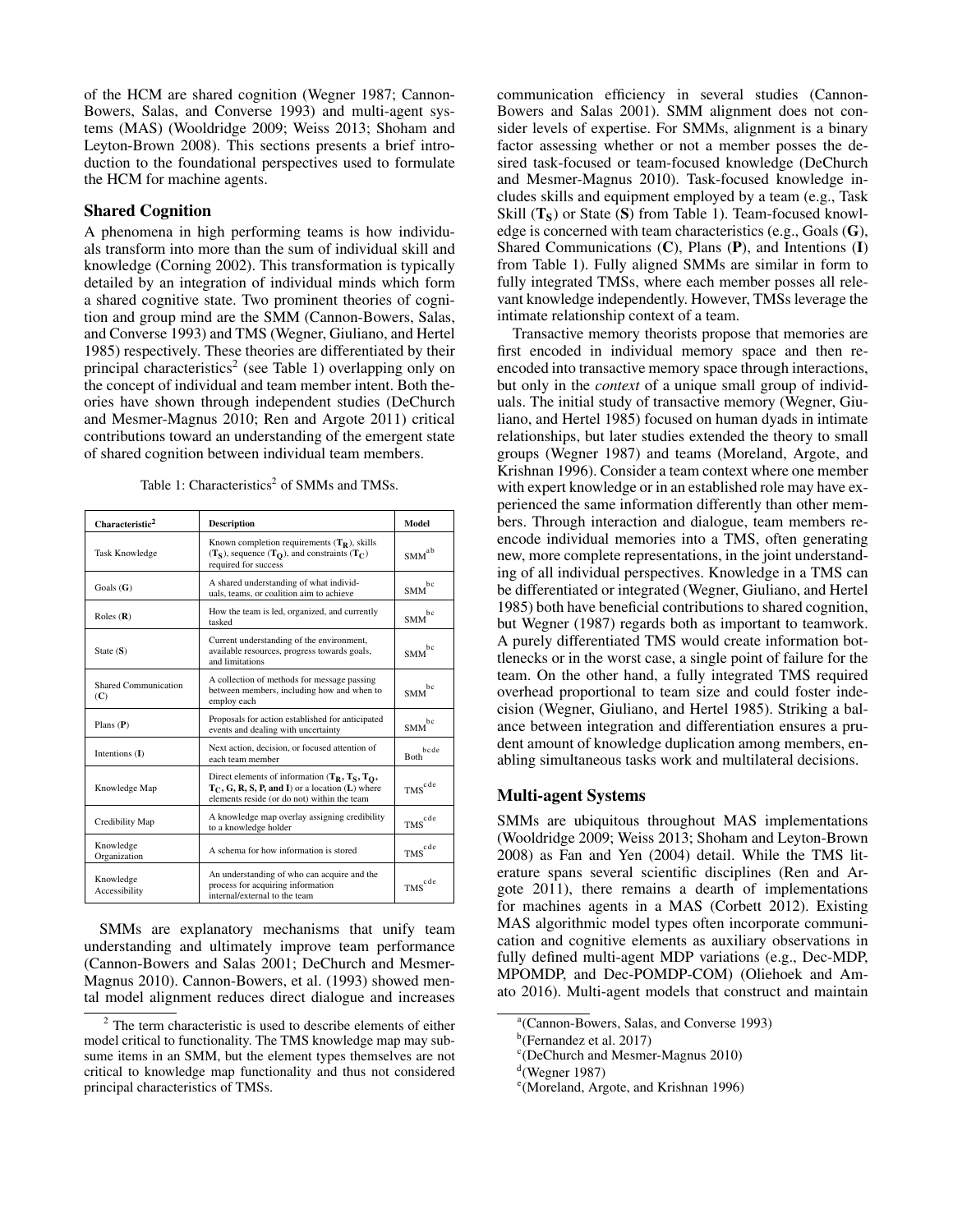full joint action-observation histories, become intractable for problems with large observation spaces and infinite horizons (Oliehoek and Amato 2016; Murphy 2002; Boutilier 1996). It is also understood that Dec-POMDPs preclude agents from accessing a Markovian signal during operation and in turn preventing them from forming individual beliefs.

The Markov Multi-Agent Environment (MME) (Oliehoek and Amato 2016) enables a solution analogous to the human-agent cognitive models. The MME is a generalized, partially defined Markov model that provides researchers flexibility in completing the MAS model definition with dynamically defined agent models. By decoupling machine agents from the environment, the MME reaps the benefits of Dynamic Bayesian Network (DBN) representations. The HCM defines machine agent models as fully factored DBNs (Murphy 2002) with an additional visible layer for the TMS, and by subsumption the SMM, between the hidden and belief states (Aström 1965). Within the HCM optimal action selection and intent projection policies for machine agent teams are constructed with temporal difference learning (Sutton and Barto 2018) algorithms.

# Methodology

This research proposes that for a machine agent within a task-oriented team, the SMMs act as a filter for teamrelevant items within a TMS. Common knowledge items (e.g., Task Skills  $(T_S)$ , State  $(S)$ , Goals  $(G)$ , Shared Communications  $(C)$ , Plans  $(P)$ , and Intentions  $(I)$  from Table 1) are collected in the intersections of transactive memory as shown in Figure 1. Essentially, knowledge in the TMS is known by one (*fully differentiated*), some (*partially integrated*), or all (*fully integrated*) of the team members. When the team is presented with task work, the fully integrated portion of the TMS is an SMM. Alternatively, if the team is presented knowledge work (i.e., an expert opinion or decision), the differentiated and integrated portions are leveraged.

Consider a three member team as illustrated in Figure 1. The basis for this cognitive model is a TMS with both integrated and differentiated portions. Each member possesses knowledge and credibility maps as well as information on how offline or external knowledge is organized and accessed. These elements are trainable parameters and are updated as new knowledge is learned or team members change. For instance, the credibility rating of a member could decrease if that member's input results in a poor decision. Likewise, a member's credibility rating could increase as they are observed to successfully complete tasks. An SMM is formed by elements  $(T_R, T_S, T_O, T_C, G, R, S,$ C, P, and I) in the integrated and partially integrated portion of the TMS, which can be thought of as an intersection of the team's transactive memory. The differentiated portion of the TMS is not used during task work, but is fully utilized in decision making. Artificial agents may transfer learned parameters as individual memory when instantiated within other teams, analogous to a human agent being assigned to another team.



Shared conception of current goals, tasks, roles, state, plans, and intent among members \*\* Includes knowledge credibility and how to access it. \*\*\* Larger radius of the knowledge bubble indicate higher levels of credibility or expertise.

Figure 1: The SMM is formed in the intersections of the TMS. Task skill knowledge  $(T<sub>S</sub>)$ , Goals  $(G)$ , Plans  $(P)$ , and Intentions (I) are may be common to some or all team members, especially when training occurred prior to teamwork execution. Knowledge map location information (L) is present in transactive memory, but not contained in the intersection and thus not a part of the SMM.



Figure 2: The HCM as a DBN for multiple agents. The joint environmental state transitions are indicated by the sequence  $s_{t-1}$ ,  $s_t$ ,  $s_{t+1}$ , .... Agent one's observations are the sequence  $o_{t-1}^1$ ,  $o_t^1$ , ..., and actions  $a_{t-1}^1$ ,  $a_t^1$ , ..., while agent two's observations are indicated by the sequence  $o_{t-1}^2$ ,  $o_t^2$ , ..., and actions by the sequence  $a_{t-1}^2$ ,  $a_t^2$ , .... Agent TMSs are denoted  $z^1$  and  $z^2$  for agents one and two respectively. The dotted edges denote internal state transition, while the dashed lines between observation and action nodes are used to indicate that observations are replicated into the agent model and actions from the agent model into the MME.

#### Model Formulation

The hybrid cognitive model is a joint, event-driven state space represented as a DBN, shown for the two agent case in Figure 2. Each agent maintains a fully factored TMS  $(z^n)$ ,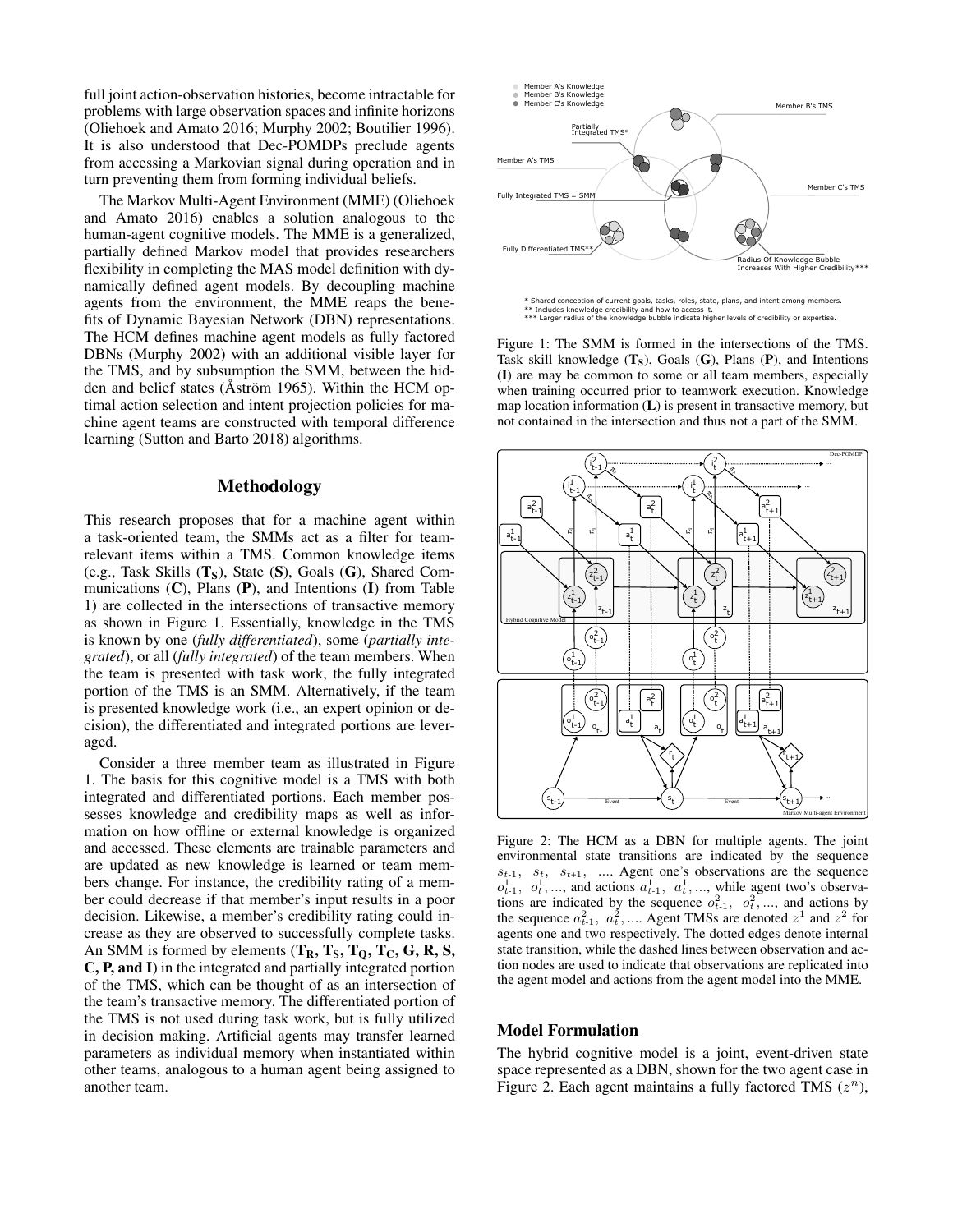which is integrated through agent action and communication and subsumed in an SMM. Eight types of information are specified for this DBN:

- 1. The prior internal state distribution over the state variables,  $I(t = 0) = P(i_0)$
- 2. The state transition model,  $T(s_t, s_{t-1}, a_t) = P(s_t | s_{t-1}, a_t)$
- 3. The observation model,  $O(o_t, s_t) = P(o_t | s_t)$
- 4. The internal state model,  $I(i_t, i_{t-1}, o_t) = P(i_t | i_{t-1}, o_t)$
- 5. The reward function,  $R(s_t, a_{t+1})$
- 6. The stochastic action selection policy  $\pi_A : I \to \Delta(A_i)$
- 7. The stochastic intent projection policy  $\pi_I : I \to \Delta(Z_i)$
- 8. The off-policy learning function,  $Q(s_t, a_t, z_{t-1}) = Q(s_t, a_t, z_{t-1})$  +  $\alpha [R(s_t, a_t) + \gamma \max_{a' \in \mathcal{A}} Q(s_{t+1}, a', z_t) - Q(s_t, a_t, z_{t-1})]$

For smaller state spaces the MME, utilizing the HCM's agent model, is solvable directly as detailed in (Oliehoek and Amato 2016)—requiring only minor algorithmic changes to incorporate the TMS. However, as Dec-POMDP complexity is exponential in both the number of agents and length of horizon, a direct solution becomes intractable for realistic state spaces. This work instead employs Bayesian filtering techniques to approximate internal state. Algorithm 1 presents the generalized form of the HCM.

Algorithm 1 Direct inference with discrete Bayesian filter

# Evaluation

The first experiment evaluates the performance of two models with average cumulative reward as the optimality criterion. Fully factored HCM agents and a Dec-POMDP are instantiated over identical MMEs for an equivalent number of training episodes. Three team configurations are considered in both models; (1) homogeneous agents with no specialization, (2) heterogeneous agents where a single member has



Figure 3: A two agent visualization of the Triage problem domain

specialization, and (3) homogeneous agents with specialization. After training the performance of both models are recorded and analyzed.

The second experiment considers the accuracy of the factored belief states of HCM with regard to the joint belief states of a Dec-POMDP. The HCM agents are instantiated alongside a collective entity that has visibility over joint actions and observations (i.e., a Dec-POMDP). Belief state histories for both agents and the agent collective are extracted for analysis. This experiment also utilizes the three team configurations specified above.

# The Triage Domain

The Triage problem draws inspiration from the Decentralized Tiger problem (Nair et al. 2003). Two or more machine agents must triage victims of a natural disaster and determine the best method for getting them safely to the Rendezvous location. The state variable,  $s_t \in$  ${Fair, Serious, Critical, Terminal}$  represents the victims condition. Machine agents have four actions  $a_t \in$  ${Evaluate, Direct, Treat, Transport}$  and four observations ( $o_t \in \{Minor, Moderate, Series, Critical\}$ ) over the severity of injuries.

Agents in this domain are presented with victims and must make repetitive life or death decisions as illustrated in Figure 3. Victims in fair condition can safely walk to the Rendezvous location, but those in serious conditions may incur further injuries. The walk is fatal to victims in critical condition. Treating a victim in fair condition has no effect on their state and wastes resources. A victim in serious condition may have their state transition to minor with treatment. Treatment may improve the state of a victim in critical condition, but it may also be fatal. Transporting victims in fair or serious condition makes the resource unavailable for untriaged victims in critical condition. Transporting Victims in critical condition increases their probability of survival. When victims are evaluated jointly, the knowledge and credibility maps for all agents involved are leveraged in the decision. However, divergent actions may cause confusion in the victim leading to undesirable behavior. Repeated evaluations may improve accuracy of diagnosis, but the delay may be fatal to victims in critical condition.

The Triage domain's state transition model is captured in Table 2. The direct and transport actions result in a terminal state; either the victim perishes or makes a full recovery. Other actions can upgrade or downgrade a victims condition. Victims in critical conditions may perish during treatment or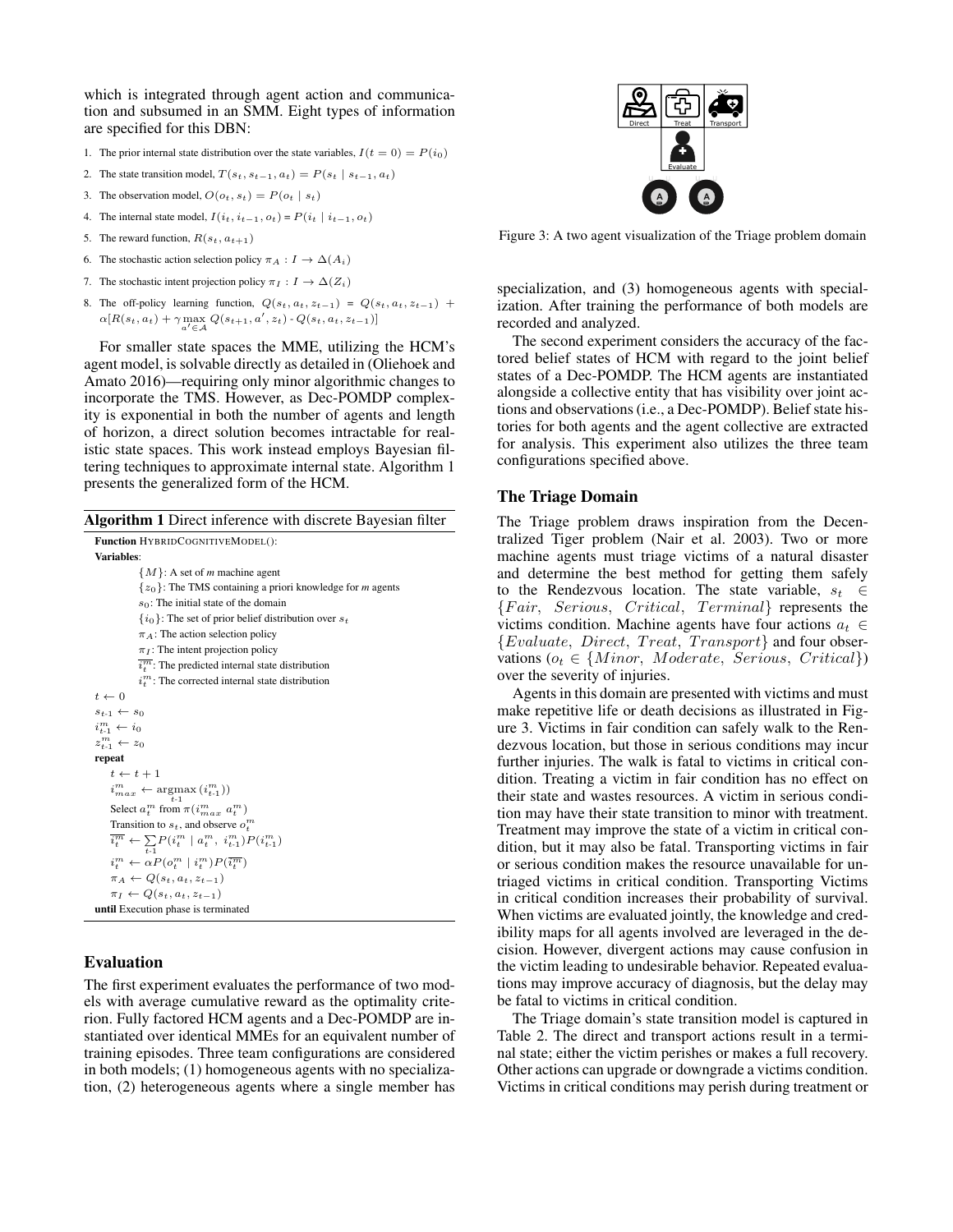Table 2: Triage domain state transition probabilities.

|                                    | <b>State Transitions</b>  |                                 |                     |                                           |                                                              |                                                                                      |                                                    |                   |                                           |          |
|------------------------------------|---------------------------|---------------------------------|---------------------|-------------------------------------------|--------------------------------------------------------------|--------------------------------------------------------------------------------------|----------------------------------------------------|-------------------|-------------------------------------------|----------|
| Joint Action                       | Green<br>$\infty^{\circ}$ | $60^{6^{20}}$<br>$\infty^\circ$ | $55^{\circ}$<br>ىنى | $\infty^{\circ}$<br>$S^{S^{\mathcal{C}}}$ | $S_{\phi}^{\phi}$<br>$\mathcal{S}^{\mathcal{S}^\mathcal{C}}$ | $s^{\xi_{\alpha}^{i^\star}}$<br>$\mathcal{S}^{\mathcal{S}^{\mathring{\mathcal{C}}}}$ | Centre 1<br>¢م<br>$\mathcal{S}^{\mathcal{S}^\psi}$ | $a^{6}$<br>STROIT | $s^{\zeta^{\hat{\psi}^{\zeta}}}$<br>SFair | Oztrechs |
| $\langle evaluate-evaluate\rangle$ | 0.25                      | 0.75                            | 0.00                | 0.10                                      | 0.90                                                         | 0.00                                                                                 | 0.00                                               | 1.00              | 0.00                                      | 0.00     |
| $\langle evaluate - treat \rangle$ | 0.25                      | 0.25                            | 0.50                | 0.00                                      | 0.50                                                         | 0.50                                                                                 | 0.00                                               | 1.00              | 0.00                                      | 0.00     |
| $\langle treat-evaluate \rangle$   | 0.25                      | 0.25                            | 0.50                | 0.00                                      | 0.50                                                         | 0.50                                                                                 | 0.00                                               | 1.00              | 0.00                                      | 0.00     |
| $\langle treat - treat\rangle$     | 0.05                      | 0.25                            | 0.70                | 0.00                                      | 0.30                                                         | 0.70                                                                                 | 0.00                                               | 1.00              | 0.00                                      | 0.00     |
| otherwise                          | 1.00                      | 0.00                            | 0.00                | 0.00                                      | 0.00                                                         | 0.00                                                                                 | 1.00                                               | 0.00              | 1.00                                      | 0.00     |

Table 3: Triage domain reward function.

|                                        | Victim State |                                                                         |          |
|----------------------------------------|--------------|-------------------------------------------------------------------------|----------|
| <b>Joint Action</b>                    | SO river     | $\hat{\varsigma}^{\hat{\varsigma}^{\hat{\mathfrak{e}}^{\hat{\kappa}}}}$ | STR QU'E |
| $\langle evaluate-evaluate\rangle$     | $-2$         | $-2$                                                                    | $-2$     |
| $\langle evaluate - direct \rangle$    | $-101$       | 14                                                                      | 24       |
| $\langle evaluate - treat \rangle$     | 4            | -6                                                                      | $-11$    |
| $\langle evaluate - transport \rangle$ | 24           | 9                                                                       | $-26$    |
| $\langle direct-evaluate\rangle$       | $-101$       | 14                                                                      | 24       |
| $\langle direct - direct \rangle$      | $-100$       | 30                                                                      | 50       |
| $\langle direct - treat \rangle$       | $-95$        | 10                                                                      | 15       |
| $\langle direct - transport \rangle$   | $-75$        | 25                                                                      | $\Omega$ |
| $\langle treat-evaluate \rangle$       | 4            | -6                                                                      | $-11$    |
| $\langle treat-direct \rangle$         | -95          | 10                                                                      | 15       |
| $\langle treat - treat\rangle$         | 10           | $-10$                                                                   | $-20$    |
| $\langle treat-transport \rangle$      | 30           | 5                                                                       | $-35$    |
| $\langle transport-evaluate\rangle$    | 24           | 9                                                                       | $-26$    |
| $\langle transport - direct \rangle$   | $-75$        | 25                                                                      | $\Omega$ |
| $\langle transport - treat \rangle$    | 30           | 5                                                                       | $-35$    |
| $\langle transport-transport\rangle$   | 50           | 20                                                                      | $-50$    |

evaluation. Finally, treatments and evaluations have no effect on victims in fair condition.

All rewards in this domain are shared and cumulative. A positive reward is generated when a victim is successfully triaged as shown in Table 3. A comparable penalty is incurred for actions that put the victims at risk.

With no observations available at time  $t_0$  the initial agent actions  $a_0^1$  and  $a_0^2$  are conditioned upon the elements of their HCM established a priori,  $z_0^1$ and  $z_0^2$ , respectively. For the initial instantiation of the HCM, the knowledge elements within TMSs are limited to  $T_S \in \{diagnostics, \text{treatments}\}, T_C \in$  ${transportAvailable,}$   ${transportUnavailable}$ , and  $R \in$ {diagnosticSpecialist, generalist}.

The observation probabilities in Table 4 represent the likelihood of agents in a trained role observing an injury level, based on a victims actual state.

# **Results**

The Dec-POMDP team configurations outperformed the HCM in pair-wise comparison of their average cumulative reward as illustrated in Figure 4. However, this is expected as

Table 4: Observation probabilities for trained roles formatted as [Critical, Serious, Moderate, Minor]. There are no observations over Terminal states since the domain resets.

|                  | Assigned Role            |                          |  |
|------------------|--------------------------|--------------------------|--|
| Victim Condition | Diagnostic Specialist    | Generalist               |  |
| Critical         | [0.90, 0.07, 0.02, 0.01] | [0.55, 0.30, 0.10, 0.50] |  |
| Serious          | [0.09, 0.80, 0.09, 0.02] | [0.10, 0.40, 0.40, 0.10] |  |
| Fair             | [0.01, 0.04, 0.35, 0.60] | [0.05, 0.10, 0.03, 0.55] |  |



Figure 4: Average cumulative rewards for Dec POMDP and HCM agent configurations based on number of training episodes.

the Dec-POMDP models assume full joint knowledge over the action-observation histories. The HCM configurations with specialized homogeneous agents and heterogeneous agents performed similarly to heterogeneous and generalized homogeneous Dec-POMDP agents, respectively. The generalized homogeneous HCM agents displayed high levels of variability and the agent's policies did not converge within 1000 training episodes.

Team configurations were then evaluated on their accuracy of belief state tracking. Figure 5 shows the Dec-POMDP team configurations were more accurate through pair-wise comparison of team configurations, but the HCM teams remained within a reasonable margin–often less than ten percent. The overall performance by the HCM teams demonstrates the efficacy of fully factored belief states on cooperative MAS domains.